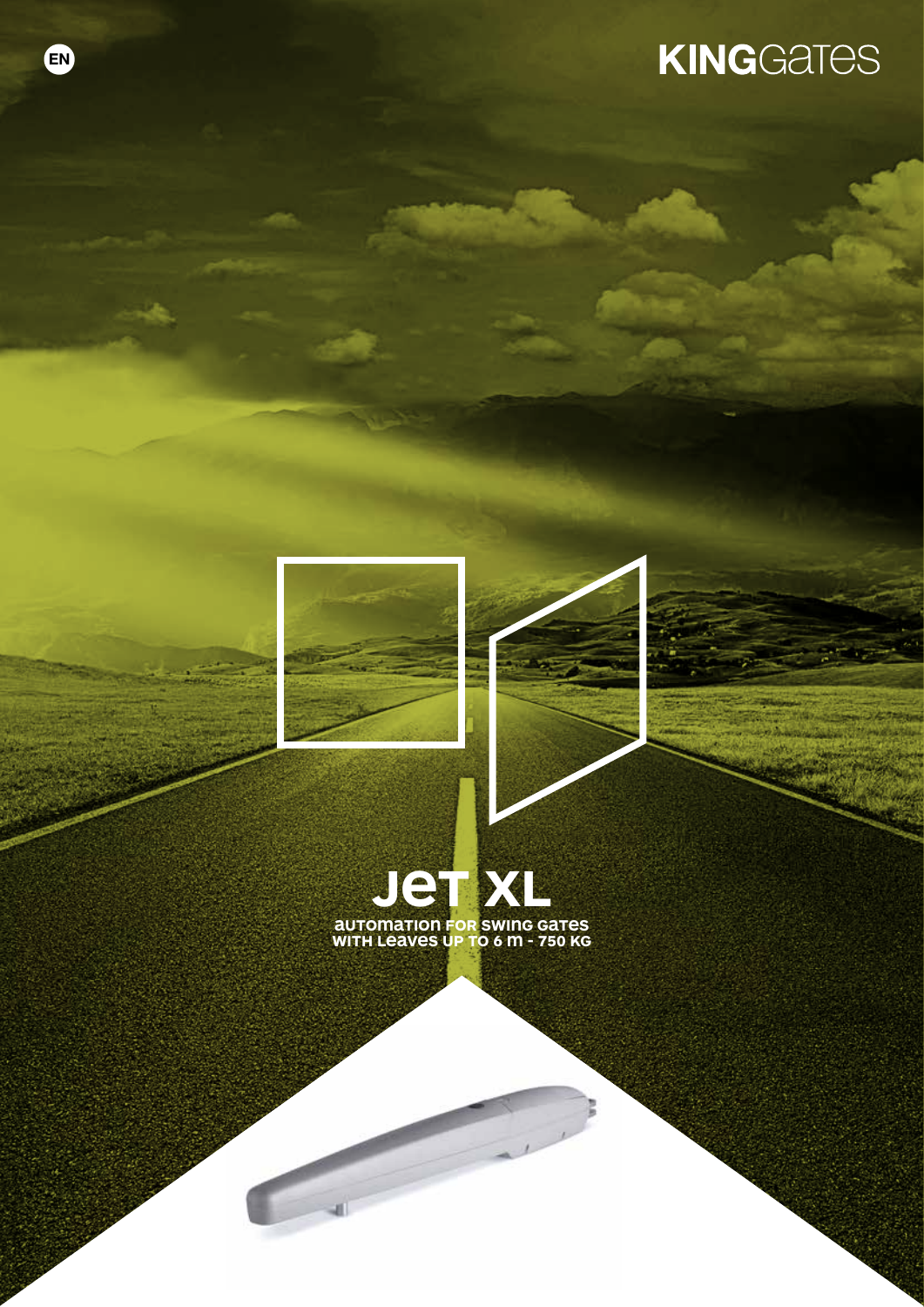# Jet XL

## Automation for swing gates with leaves up to 6 m - 750 kg

### **STRONG MECHANICS**

The JET XL structure is entirely manufactured from die-cast aluminium.

All gears and mechanical parts are entirely made from steel and bronze; the mechanical transmission is sized to ensure maximum durability and reliability over time, also in arduous installations.

Reinforced brackets with increased thickness and large holes for a sturdy installation.

JET XL is a product built to last even in extreme operating conditions.

### QUICK AND EASY INSTALL ATION

The JET XL body is divided in two separate compartments provided with a removable shell for a quick and easy access during the entire installation process.

The rear fastening system with tilting forks is a simple solution that helps alignment, compensating errors up to  $+/- 5$  °.

The mechanical limit switch adiustment during opening and closing procedures is done from above, by removing the shell that covers the endless screw. The operation is effortless because everything is close at hand and well visible, allowing a quick adjustment.

Furthermore, by opening the connection compartment, there is easy access to the terminal board to complete the wiring using the cable bushing provided. Operating points are always in plain sight.

### SMART TRADITIONAL ELECTRONICS

STARG8 control units radically simplify the installer's job. guaranteeing high levels of performance in terms of safety, time and speed of installation. A single programming method speeds up the activation of the automatic devices and managing maintenance operations becomes simple and practical.









### 1. STRONG MECHANICAL **TRANSMISSION**

Made of steel and bronze, for the utmost duration and reliability

### 2. BRONZE SCREW CONVEYOR

For maximum quietness and durability

### 3.MANUAL-RELEASE **HANDLE**

Is made of die cast aluminium with personalized key

### 4. CONNECTION

Ample connection compartment positioned in the upper section of the motor

### BASIC INSTALLATION

- 1. Operator Jet XL
- 2. Transmitter
- 3. Photocells mounted on posts
- 4. Photocells
- 5. Flashing light
- 6. Control unit 7. Key or digital switch
- 





# 2 1 4 7 6 3 5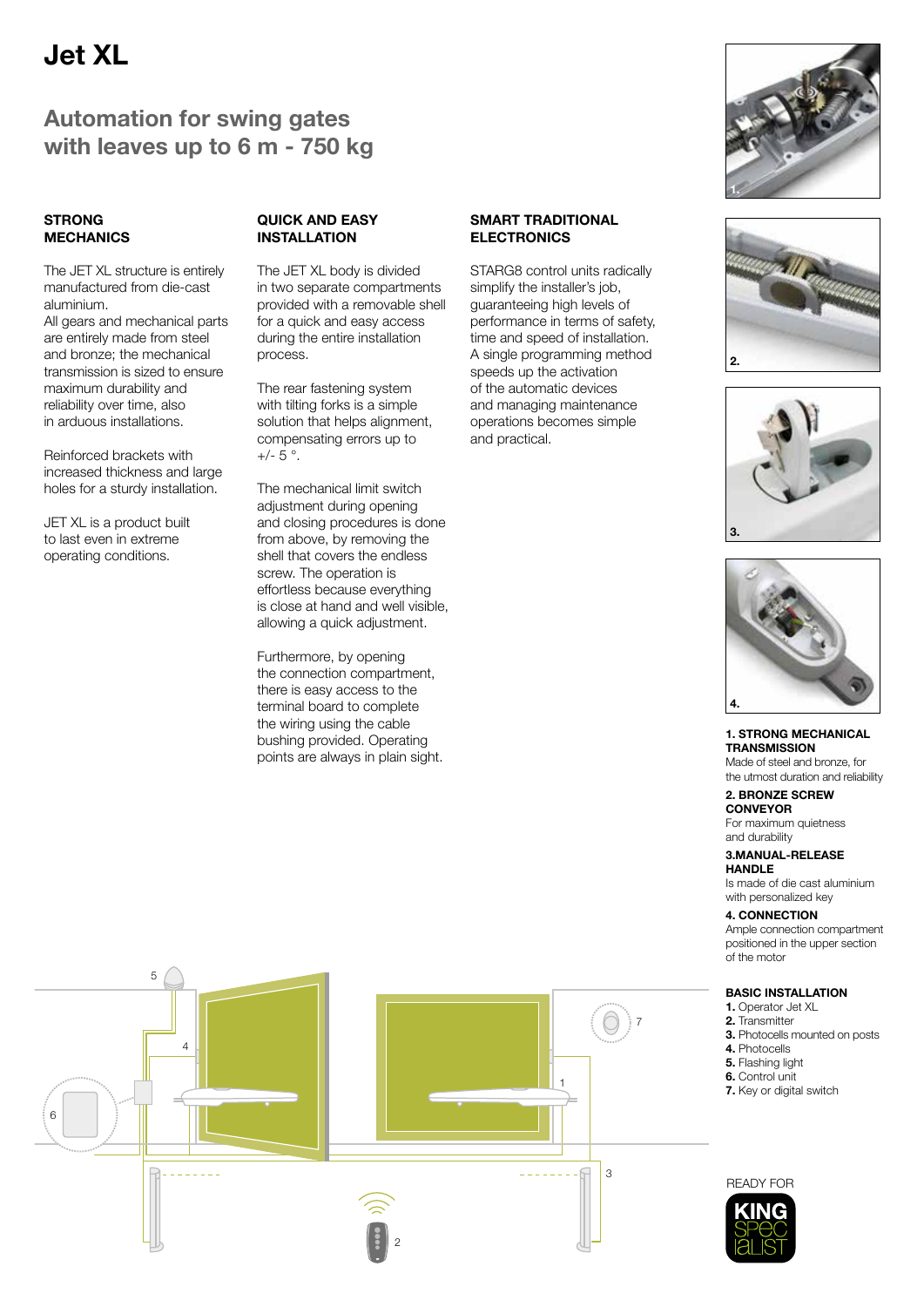# **KINGGATES**



### TECHNICAL DATA

| Code                  |                   | JETXL230        | JETXL24     |
|-----------------------|-------------------|-----------------|-------------|
| Motor supply          | (Vac 50 Hz / Vdc) | 230 Vac         | 24 Vdc      |
| Maximum power draw    | (W)               | 350             | 170         |
| Speed                 | (m/s)             | 0.016           |             |
| Force max             | (N)               | 2000            | 2400        |
| Working cycle         | (% )              | 30              | 80          |
| Travel                | (mm)              | 540             |             |
| Protection level      | (IP)              | 44              |             |
| Operating temperature | $(^{\circ}C)$     | $-20 \div +55$  |             |
| Automation weight     | (kg)              | 10              | $\mathsf 9$ |
| Operator dimensions   | (mm)              | 1030x115xh110 h |             |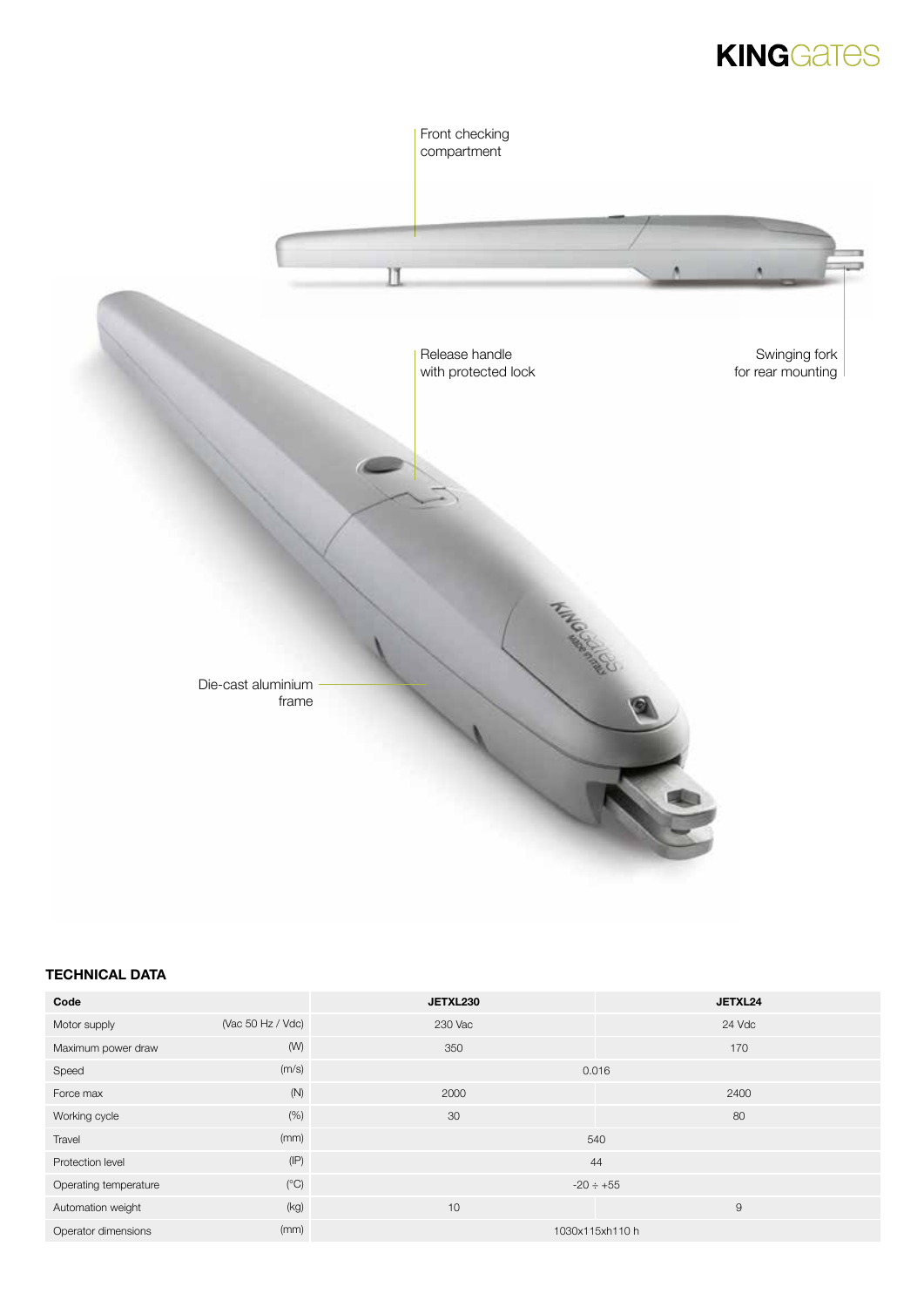# **KINGGATES**

![](_page_3_Picture_2.jpeg)

LOCK HO Horizontal electro lock 12 V

LOCK VE **Vertical** electro lock 12 V

![](_page_3_Picture_5.jpeg)

BAT M016 24 V 1.6 Ah battery

![](_page_3_Picture_7.jpeg)

BAT K3 Battery charge card for BAT M016

![](_page_3_Picture_9.jpeg)

STARG8 24 24 Vdc spare control unit

![](_page_3_Picture_11.jpeg)

STARG8 AC 230 Vac spare control unit

### LIMITS OF USE FOR THE PRODUCT

![](_page_3_Figure_14.jpeg)

![](_page_3_Figure_15.jpeg)